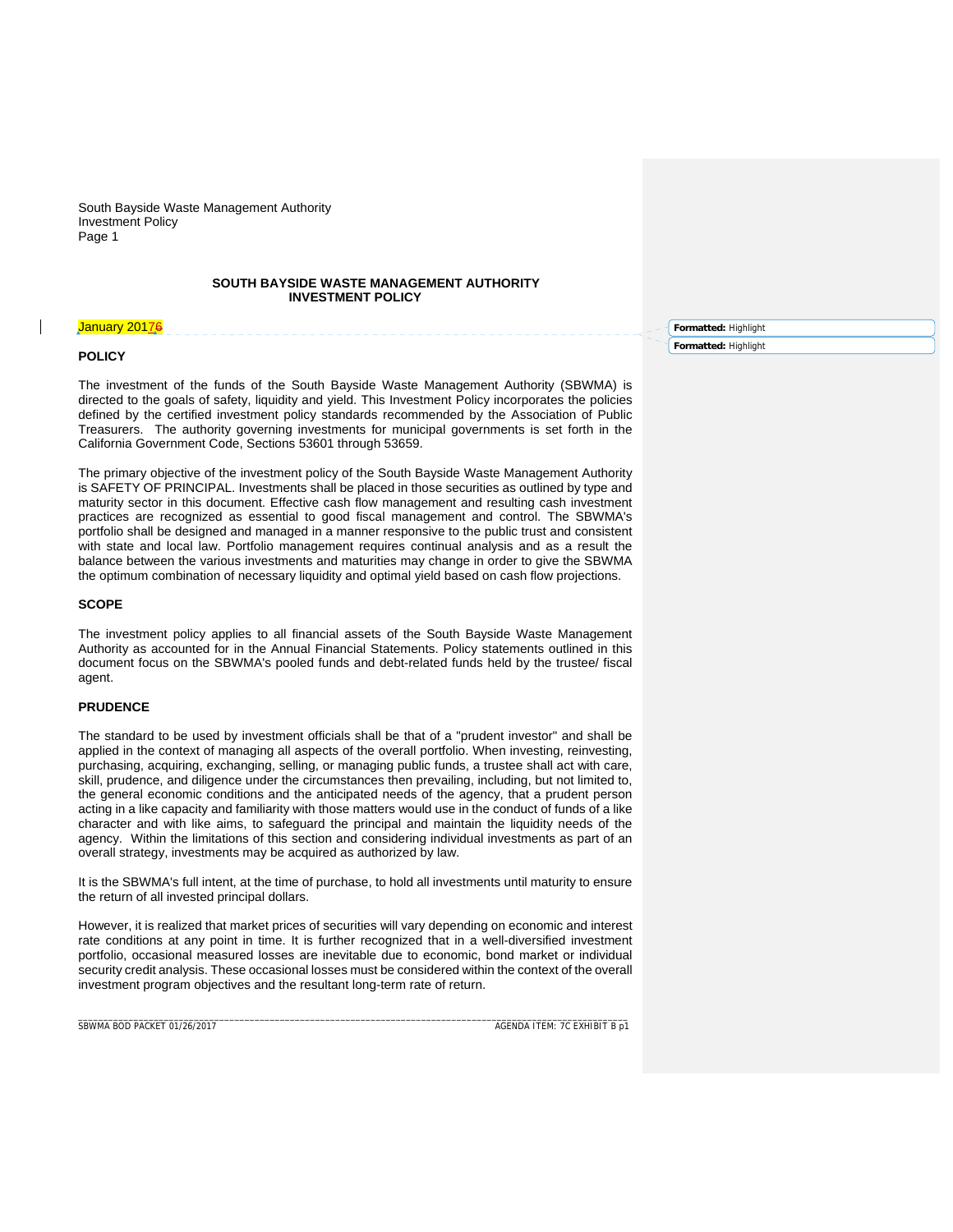The Administrative Services Director of the City of San Carlos (City) and other individuals assigned, as approved by the SBWMA Executive Director and SBWMA Finance Manager to manage the SBWMA investment portfolio, acting within the intent and scope of the investment policy and other written procedures and exercising due diligence, shall be relieved of personal responsibility and liability for an individual security's credit risk or market price changes, provided deviations from expectations are reported in a timely manner and appropriate action is taken to control adverse developments.

## **OBJECTIVES**

#### **Safety of Principal**

Safety of principal is the foremost objective of the South Bayside Waste Management Authority. Each investment transaction shall seek to ensure that capital losses are avoided, whether from securities default, broker-dealer default or erosion of market value. The SBWMA shall seek to preserve principal by mitigating the two types of risk: credit risk and market risk.

Credit risk, defined as the risk of loss due to failure of the issuer of a security, shall be mitigated by investing in investment grade securities and by diversifying the investment portfolio so that the failure of any one issuer does not unduly harm the SBWMA's capital base and cash flow.

Market risk, defined as market value fluctuations due to overall changes in the general level of interest rates, shall be mitigated by limiting the average maturity of the SBWMA's investment portfolio to two years, the maximum maturity of any one security to five years, structuring the portfolio based on historic and current cash flow analysis eliminating the need to sell securities prior to maturity and avoiding the purchase of long term securities for the sole purpose of short term speculation.

### **Liquidity**

Historical cash flow trends are compared to current cash flow requirements on an ongoing basis in an effort to ensure that the SBWMA's investment portfolio will remain sufficiently liquid to enable the SBWMA to meet all reasonably anticipated operating requirements.

### MATURITY MATRIX

Maturities of investments will be selected based on liquidity requirements to minimize interest rate risk and maximize earnings. Current and expected yield curve analysis will be monitored and the portfolio will be invested accordingly. The weighted average maturity of the pooled portfolio should not exceed two years and the following percentages of the portfolio should be invested in the following maturity sectors:

\_\_\_\_\_\_\_\_\_\_\_\_\_\_\_\_\_\_\_\_\_\_\_\_\_\_\_\_\_\_\_\_\_\_\_\_\_\_\_\_\_\_\_\_\_\_\_\_\_\_\_\_\_\_\_\_\_\_\_\_\_\_\_\_\_\_\_\_\_\_\_\_\_\_\_\_\_\_\_\_\_\_\_\_\_\_\_\_\_\_\_\_\_\_\_\_\_\_\_\_\_\_\_\_\_\_\_\_\_

| <b>Maturity Range</b><br>Suggested Percentage |                                       |
|-----------------------------------------------|---------------------------------------|
| 1 day to 7 days                               | 10 to 50%                             |
| 7 days to 180                                 | 10 to 30%                             |
| 180 days to 360 days                          | 10 to 30%                             |
| 1 year to 2 years                             | 10 to 20%                             |
| 2 years to 3 years                            | 0 to $20%$                            |
| 3 years to 4 years                            | 0 to 20%                              |
| 4 years to 5 years                            | 0 to $20%$                            |
| Over 5 years                                  | <b>Board Authorization Required *</b> |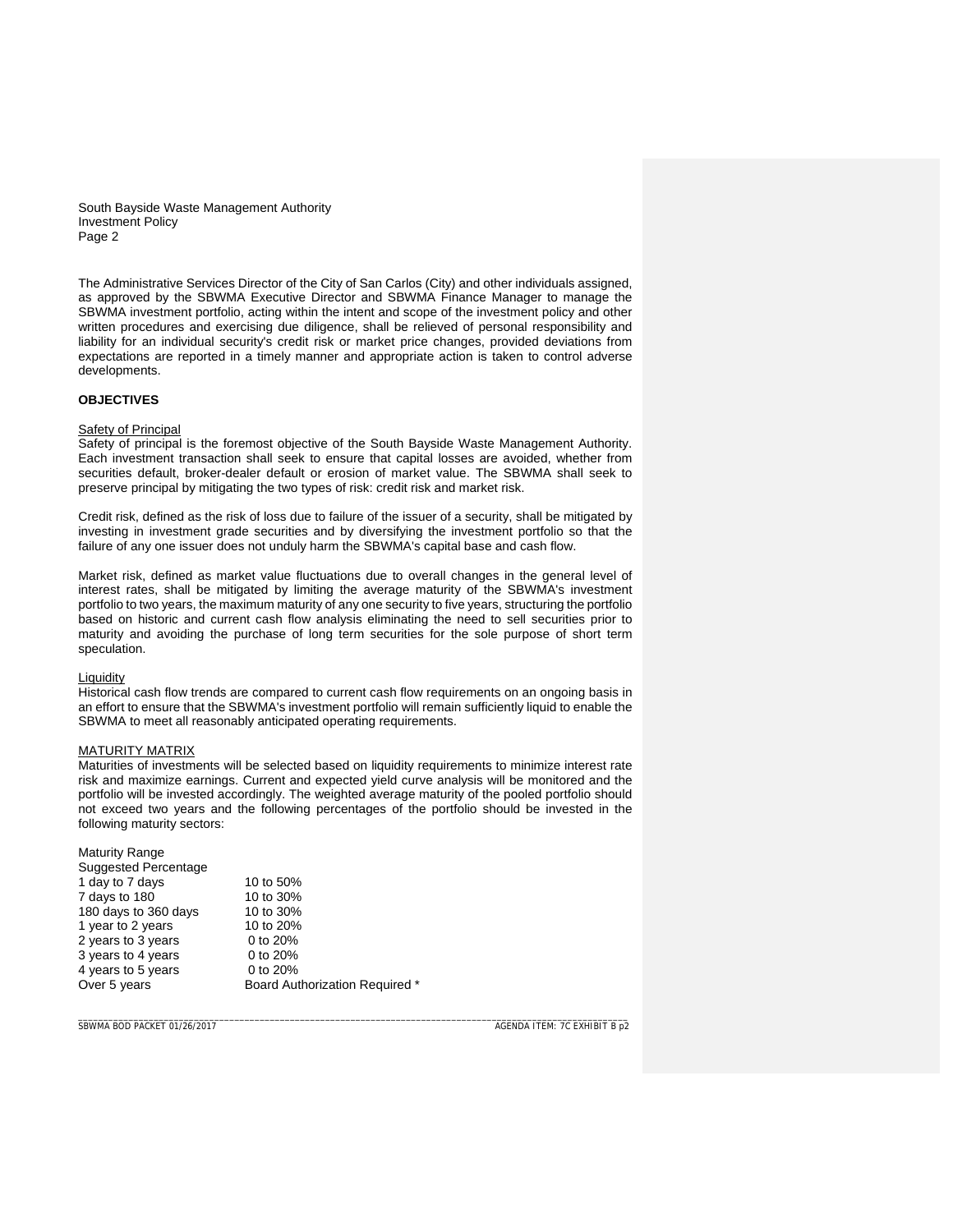\* One exception does exist regarding the investment of bond reserve funds. If in the opinion of the City Administrative Services Director, matching the segregated investment portfolio of the bond reserve fund with the maturity schedule of an individual bond issue is prudent given current economic analysis, the investment policy authorizes extending beyond the five year maturity limitation as outlined in this document.

## **PERFORMANCE EVALUATION**

Investment performance is monitored and evaluated by the Investment Advisory Committee, whose membership is outlined in the following section. Investment performance statistics and activity reports are generated on a quarterly basis for presentation to the Investment Advisory Committee and to the SBWMA Board of Directors. Annually, a statement of investment policy, and any proposed changes to the policy, will be rendered to the Investment Advisory Committee and to the SBWMA Board of Directors for Board consideration at a public meeting.

The SBWMA's investment portfolio is designed to at least attain a market average rate of return through economic cycles. The market average rate of return is defined as average return on the Local Agency Investment Fund (assuming the State does not adversely affect LAIF's returns due to budget constraints).

## **DELEGATION OF AUTHORITY**

The Joint Powers Authority Agreement of the South Bayside Waste Management Authority and the authority granted by SBWMA Board assign the responsibility of investing unexpended cash to the City's Administrative Services Director. Daily management responsibility of the investment program may be delegated to the City's Financial Services Manager, who shall establish procedures for the operation consistent with this investment policy.

## **INVESTMENT COMMITTEE**

An investment committee consisting of the City of San Carlos Treasurer, City Manager, and Administrative Services Director shall be established to provide general oversight and direction concerning the policy related to management of the SBWMA's investment pool. The Financial Services Manager shall not be a member of the committee but shall serve in a staff and advisory capacity. The committee shall review and approve quarterly investment reports prepared by the Finance Department and reviewed by the Financial Services Manager or meet as necessary to discuss changes to the report or the investment strategy. The Investment Committee serving as the legislative body of the Investment Policy will have the quarterly reports for their review within thirty (30) days following the end of the quarter covered by the report as per Section 53646 (b)(1) of the California Government Code.

### **ETHICS AND CONFLICTS OF INTEREST**

Officers and employees involved in the investment process shall refrain from personal business activity that conflicts with proper execution of the investment program, or impairs their ability to make impartial investment decisions. Additionally the City's Administrative Services Director and the Financial Services Manager are required to annually file applicable financial disclosures as required by the Fair Political Practices Commission (FPPC).

\_\_\_\_\_\_\_\_\_\_\_\_\_\_\_\_\_\_\_\_\_\_\_\_\_\_\_\_\_\_\_\_\_\_\_\_\_\_\_\_\_\_\_\_\_\_\_\_\_\_\_\_\_\_\_\_\_\_\_\_\_\_\_\_\_\_\_\_\_\_\_\_\_\_\_\_\_\_\_\_\_\_\_\_\_\_\_\_\_\_\_\_\_\_\_\_\_\_\_\_\_\_\_\_\_\_\_\_\_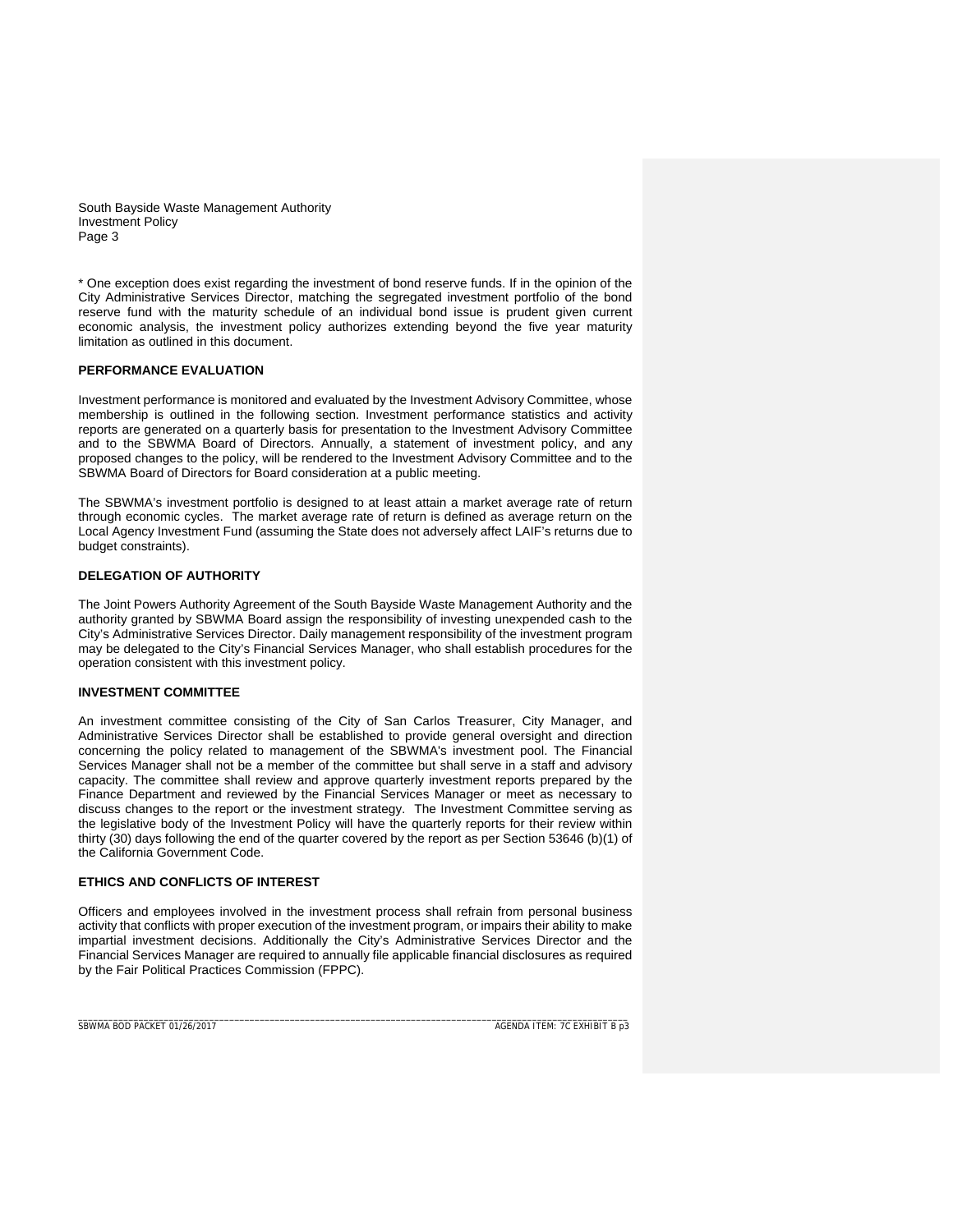# **SAFEKEEPING OF SECURITIES**

To protect against fraud or embezzlement or losses caused by collapse of an individual securities dealer, all securities owned by the SBWMA shall be held in safekeeping by a third party bank trust department, acting as agent for the SBWMA under the terms of a custody agreement. All trades executed by a dealer will settle delivery versus payment (DVP) through the SBWMA's safekeeping agent.

Securities held custody for the SBWMA shall be monitored by the City's Administrative Services Director to verify investment holdings.

All exceptions to this safekeeping policy must be approved by the City's Administrative Services Director in written form and included in the quarterly reporting to the Investment Committee and the SBWMA Board of Directors.

#### **INTERNAL CONTROL**

Separation of functions between the City's Administrative Services Director or Financial Services Manager and/or the Senior Accountant is designed to provide an ongoing internal review to prevent the potential for converting assets or concealing transactions.

Investment decisions are made by the City's Administrative Services Director, executed by the Administrative Services Director or Financial Services Manager and confirmed by the Senior Accountant. All wire transfers initiated by the Administrative Services Director or Financial Services Manager must be reconfirmed by the appropriate financial institution to the Senior Accountant. Proper documentation obtained from confirmation and cash disbursement wire transfers is required for each investment transaction. Timely bank reconciliation is conducted to ensure proper handling of all transactions.

The investment portfolio and all related transactions are reviewed and balanced to appropriate general ledger accounts by the Senior Accountant on a monthly basis. An independent analysis by an external auditor shall be conducted annually to review and perform procedure testing on the Agency's cash and investments that have a material impact on the financial statements. The Administrative Services Director and/or Investment Committee shall review and assure compliance with investment process and procedures.

## **REPORTING**

The City's Administrative Services Director shall review and render quarterly reports to the Investment Advisory Committee and to the Board of Directors which shall include the face amount of the cash investment, the classification of the investment, the name of the institution or entity, the rate of interest, the maturity date, the current market value and accrued interest due for all securities. The quarterly reports will be submitted to the Investment Committee within thirty (30) days following the end of the quarter covered by the report as per Section 53646 (b)(1) of the California Government Code. Once approved by the Investment Committee, the quarterly reports shall be placed on the Board of Director's meeting agenda for its review and approval no later than 60 days after the quarter ends. If there are no Board of Director meetings within the 60-day period, the quarterly report shall be presented to the Board of Directors at the soonest possible meeting thereafter.

\_\_\_\_\_\_\_\_\_\_\_\_\_\_\_\_\_\_\_\_\_\_\_\_\_\_\_\_\_\_\_\_\_\_\_\_\_\_\_\_\_\_\_\_\_\_\_\_\_\_\_\_\_\_\_\_\_\_\_\_\_\_\_\_\_\_\_\_\_\_\_\_\_\_\_\_\_\_\_\_\_\_\_\_\_\_\_\_\_\_\_\_\_\_\_\_\_\_\_\_\_\_\_\_\_\_\_\_\_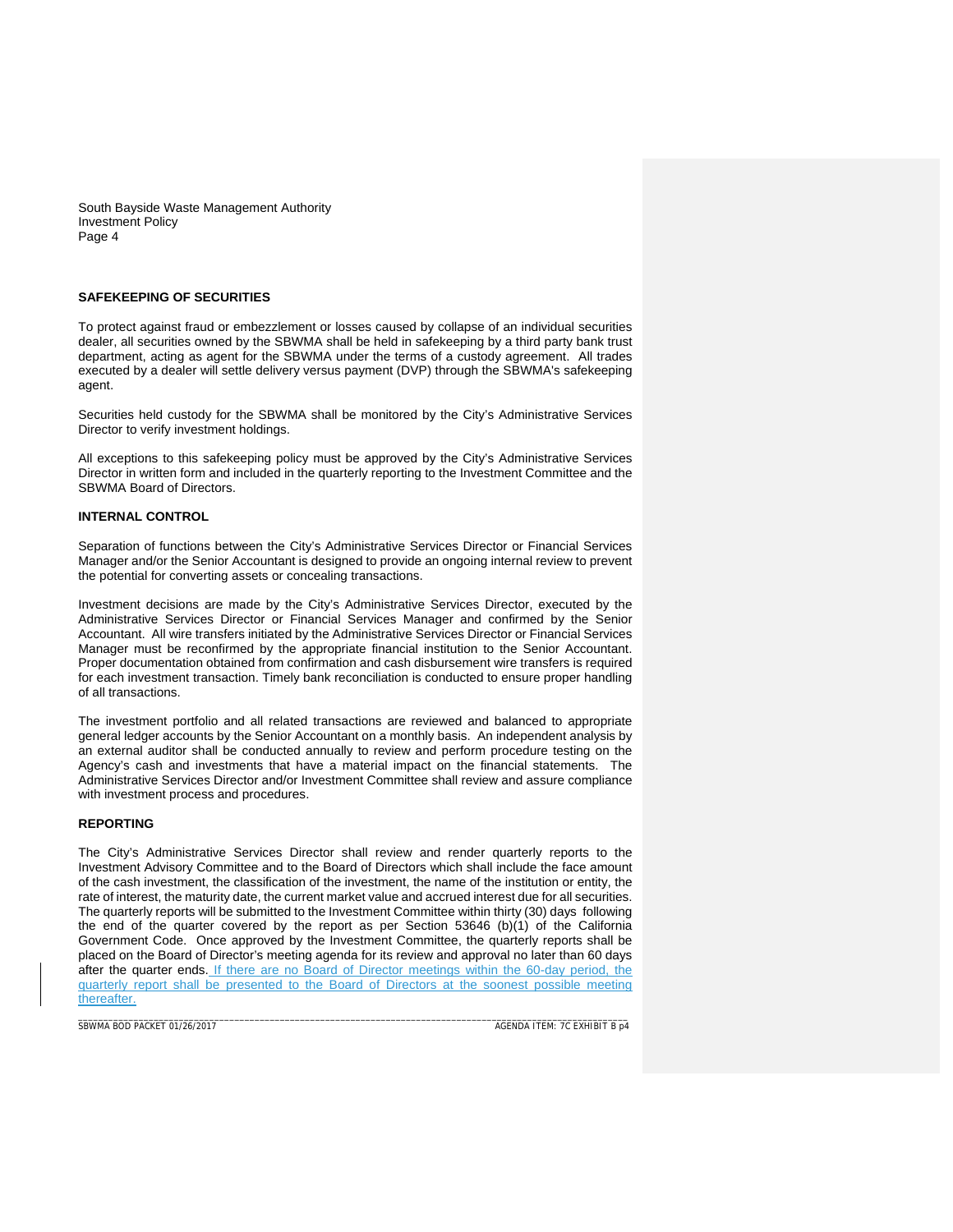# **QUALIFIED BROKER/DEALERS**

The SBWMA shall transact business only with banks, savings and loans, and with broker/dealers. The broker/dealers should be primary or regional dealers. The City currently does not maintain a list of broker/dealers approved to do business with the City. When necessary, the City shall go through the Request for Proposal processes to select the broker/dealers. The City's Administrative Services Director will make exceptions only upon written authorization. Investment staff shall investigate dealers wishing to do business with the SBWMA to determine if they are adequately capitalized, have pending legal action against the firm or the individual broker and make markets in the securities appropriate to the SBWMA's needs. The SBWMA's investment policy shall be made available on the Authority's website for broker/dealers' review.

#### **COLLATERAL REQUIREMENTS**

Collateral is required for investments in certificates of deposit. In order to reduce market risk, the collateral level will be at least 110% of market value of principal and accrued interest.

#### **AUTHORIZED INVESTMENTS**

Investment of SBWMA funds is governed by the California Government Code Sections 53600 et seq. Within the context of the limitations, the following investments are authorized, as further limited herein:

- 1. 4. - - United States Treasury Bills, Bonds, and Notes or those for which the full faith and credit of the United States are pledged for payment of principal and interest. There is no percentage limitation of the portfolio that can be invested in this category, although a fiveyear maturity limitation is applicable.
- Local Agency Investment Fund (LAIF) which is a State of California managed investment pool, and San Mateo County Investment pool, may be used up to the maximum permitted by California State Law. A review of the pool/fund is required when they are part of the list of authorized investments, with the knowledge that the pool/fund may include investments allowed by statute but not explicitly identified in this investment policy.
- 32. Obligations issued by the Government National Mortgage Association (GNMA), the Federal Farm Credit System (FFCB), the Federal Home Loan Bank Board (FHLB), the Federal National Mortgage Association (FNMA), the Student Loan Marketing Association (SLMA), and the Federal Home Loan Mortgage Corporation (FHLMC). There is no percentage limitation of the portfolio that can be invested in this category, although a five-year maturity limitation is applicable.

\_\_\_\_\_\_\_\_\_\_\_\_\_\_\_\_\_\_\_\_\_\_\_\_\_\_\_\_\_\_\_\_\_\_\_\_\_\_\_\_\_\_\_\_\_\_\_\_\_\_\_\_\_\_\_\_\_\_\_\_\_\_\_\_\_\_\_\_\_\_\_\_\_\_\_\_\_\_\_\_\_\_\_\_\_\_\_\_\_\_\_\_\_\_\_\_\_\_\_\_\_\_\_\_\_\_\_\_\_

Investments detailed in items 3 4 through 10 are further restricted to a percentage of the cost value of the portfolio in any single issuer name to a maximum of 5%. The total value invested in any one issuer shall not exceed 5% of the issuers net worth. Again, a five-year maximum maturity limitation is applicable unless further restricted by this policy.

SBWMA BOD PACKET 01/26/2017AGENDA ITEM: 7C EXHIBIT B p5

**Formatted:** Numbered + Level: 1 + Numbering Style: 1, 2, 3, … + Start at: 1 + Alignment: Left + Aligned at: 0.25" + Indent at: 0.5"

**Formatted:** Indent: First line: 0"

**Formatted:** Numbered + Level: 1 + Numbering Style: 1, 2, 3, … + Start at: 1 + Alignment: Left + Aligned at: 0.25" + Indent at: 0.5"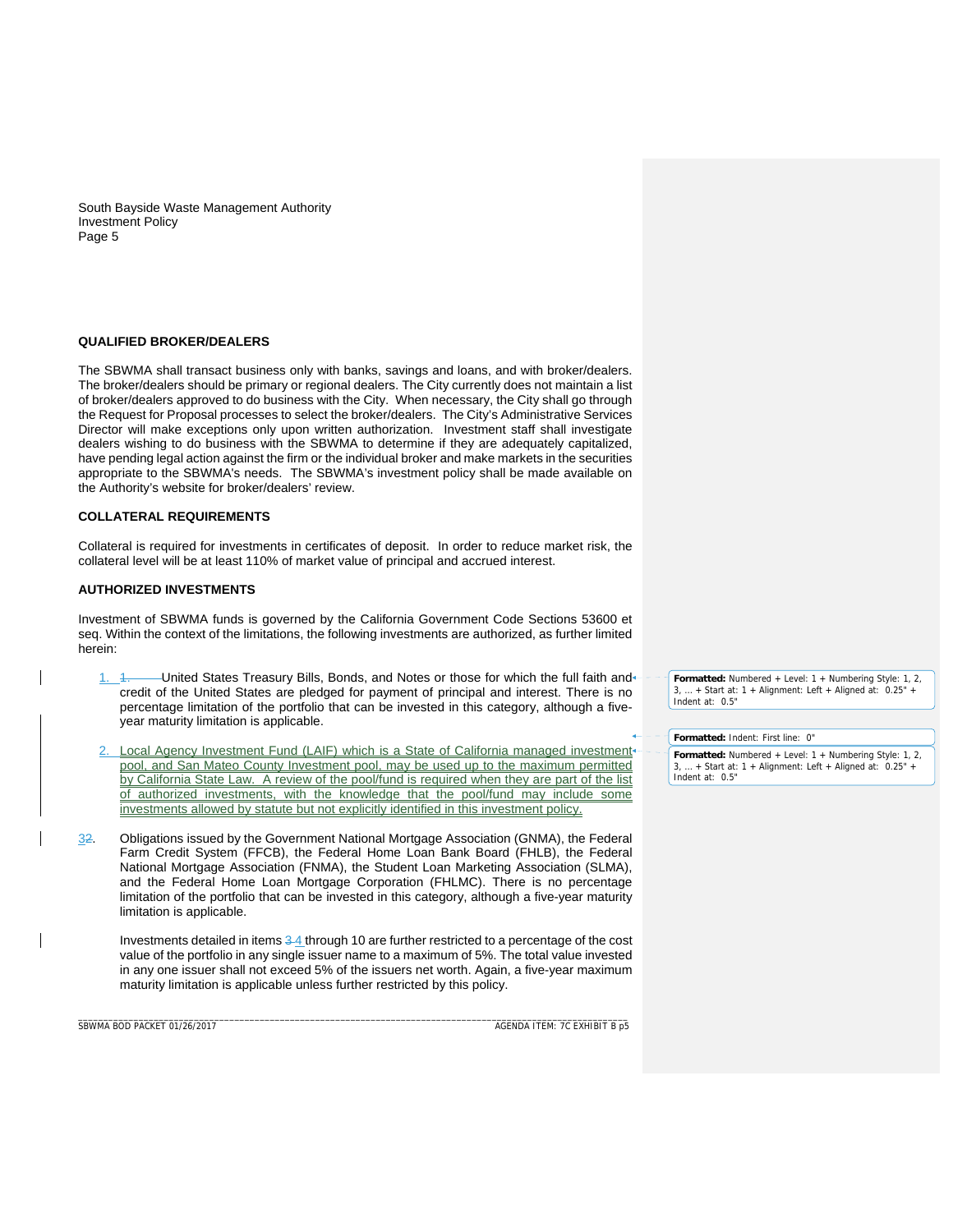- 43. Bills of exchange or time drafts drawn on and accepted by commercial banks, otherwise known as banker's acceptances. Banker's acceptances purchased may not exceed 180 days to maturity or 3040% of the cost value of the portfolio.
- 54. Commercial paper ranked "A-1" or higher, or the equivalentthe highest letter and number rating by a nationally recognized statistical rating organization (NRSRO), such as Standard and Poor's Ratings Services, Fitch Ratings, Inc. or Moody's Investors Services, , and issued by domestic corporations having assets in excess of \$500,000,000 and having an A or better rating on its' long term debentures as provided by NRSRO. Purchases of eligible commercial paper may not exceed 270 days to maturity nor represent more than 5% of the outstanding paper of the issuing corporation. Purchases of commercial paper may not exceed 25% of the cost value of the portfolio.
- 65. Negotiable Certificates of Deposit issued by nationally or state chartered banks (FDIC insured institutions) or state or federal savings institutions. Purchases of negotiable certificates of deposit may not exceed 30% of total portfolio. A maturity limitation of five years is applicable.

6. Local Agency Investment Fund (LAIF) which is a State of California managed investment pool, and San Mateo County Investment pool, may be used up to the maximum permitted by .<br>California State Law. A review of the pool/fund is required when they are part of the list of with the knowledge that the pool/fund may include statute but not explicitly identified in this investment policy.

- 7. Time deposits, non-negotiable and collateralized in accordance with the California Government Code, may be purchased through banks or savings and loan associations. Since time deposits are not liquid, no more than 2530% of the investment portfolio may be invested in this investment type.
- 8. Medium Term Corporate Notes, with a maximum maturity of five years may be purchased. Securities eligible for investment shall be rated A or better by an NRSRO. Purchase of medium term notes may not exceed 30% of the market value of the portfolio and no more than 5% of the market value of the portfolio may be invested in notes issued by one corporation. Commercial paper holdings should also be included when calculating the 15% limitation.
- 9. Ineligible investments are those that are not described herein, including but not limited to, common stocks and long term (over five years in maturity) notes and bonds are prohibited from use in this portfolio. It is noted that special circumstances arise that necessitate the purchase of securities beyond the five-year limitation. On such occasions, requests must be approved by Board of Directors prior to purchase.
- 10. Various daily money market funds administered for or by trustees, paying agents and custodian banks contracted by the SBWMA may be purchased as allowed under State of California Government Code. Only funds holding U.S. Treasury or Government agency obligations can be utilized.

\_\_\_\_\_\_\_\_\_\_\_\_\_\_\_\_\_\_\_\_\_\_\_\_\_\_\_\_\_\_\_\_\_\_\_\_\_\_\_\_\_\_\_\_\_\_\_\_\_\_\_\_\_\_\_\_\_\_\_\_\_\_\_\_\_\_\_\_\_\_\_\_\_\_\_\_\_\_\_\_\_\_\_\_\_\_\_\_\_\_\_\_\_\_\_\_\_\_\_\_\_\_\_\_\_\_\_\_\_

SBWMA BOD PACKET 01/26/2017AGENDA ITEM: 7C EXHIBIT B p6

**Formatted:** Indent: Left: 0", First line: 0"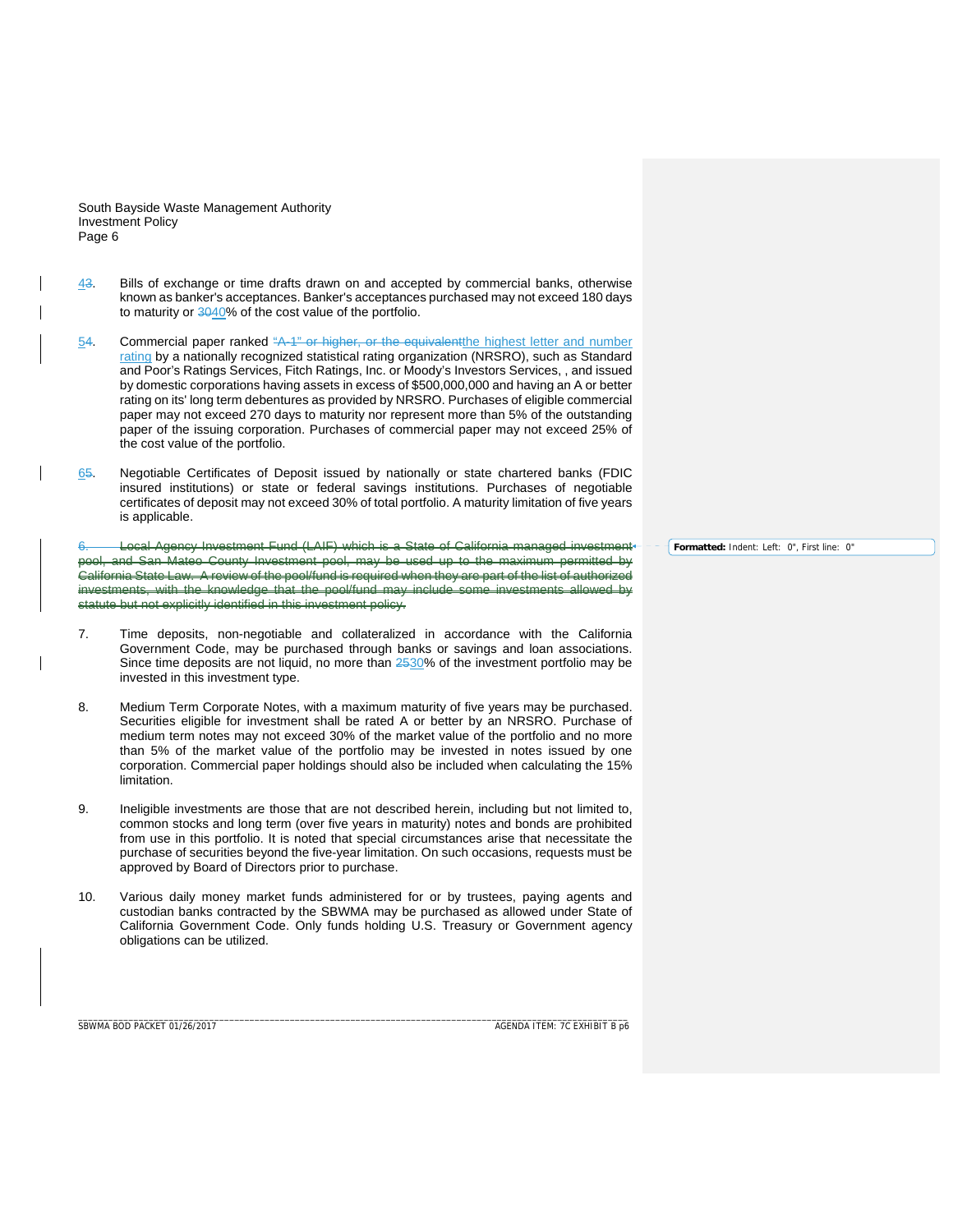The following summary of maximum percentage limits, by instrument, is established for the SBWMA's total pooled funds portfolio:

| Authorized<br><b>Investment Type</b>                                   | Government<br>Code | Maximum<br>Maturity | Minimum<br>Credit<br>Quality                                                               | Maximum in<br>Portfolio                                                                                                                         | Maximum<br>Investment<br>in One Issuer |
|------------------------------------------------------------------------|--------------------|---------------------|--------------------------------------------------------------------------------------------|-------------------------------------------------------------------------------------------------------------------------------------------------|----------------------------------------|
| Local Agency<br><b>Investment Fund</b><br>(LAIF)                       | 16429.1            | Upon<br>Demand      | N/A                                                                                        | 50% to 70% of the<br>investment<br>portfolio, as<br>approved by the<br>SBWMA Board<br>but no more than<br>$$50-65$ million<br>permitted by LAIF | N/A                                    |
| San Mateo County<br><b>Investment Pool</b>                             | 53684              | Upon<br>Demand      | N/A                                                                                        | 30% to 50% of the<br>investment<br>portfolio, as<br>approved by the<br><b>SBWMA Board</b>                                                       | N/A                                    |
| <b>Treasury Obligations</b><br>(bills, notes & bonds)                  | 53601(b)           | 5 Years             | N/A                                                                                        | 100%                                                                                                                                            | N/A                                    |
| <b>US</b> Government<br>Agency and Federal<br><b>Agency Securities</b> | 53601(f)           | 5 Years             | N/A                                                                                        | 100%                                                                                                                                            | N/A                                    |
| <b>Bankers Acceptances</b>                                             | 53601(g)           | 180 Days            | N/A                                                                                        | 3040%                                                                                                                                           | (A), (B)                               |
| <b>Commercial Paper</b>                                                | 53601(h)           | 270 Days            | $\leftarrow$<br><b>+Highest</b><br>letter and<br>number<br>rating by<br>an<br><b>NRSRO</b> | 25%                                                                                                                                             | (A), (B)                               |
| Negotiable<br>Certificates of<br>Deposit                               | 53601(i)           | 5 Years             | N/A                                                                                        | 30%                                                                                                                                             | (A), (B)                               |

**SBWMA BOD PACKET 01/26/2017** 

 $\overline{\phantom{a}}$ 

AGENDA ITEM: 7C EXHIBIT B p7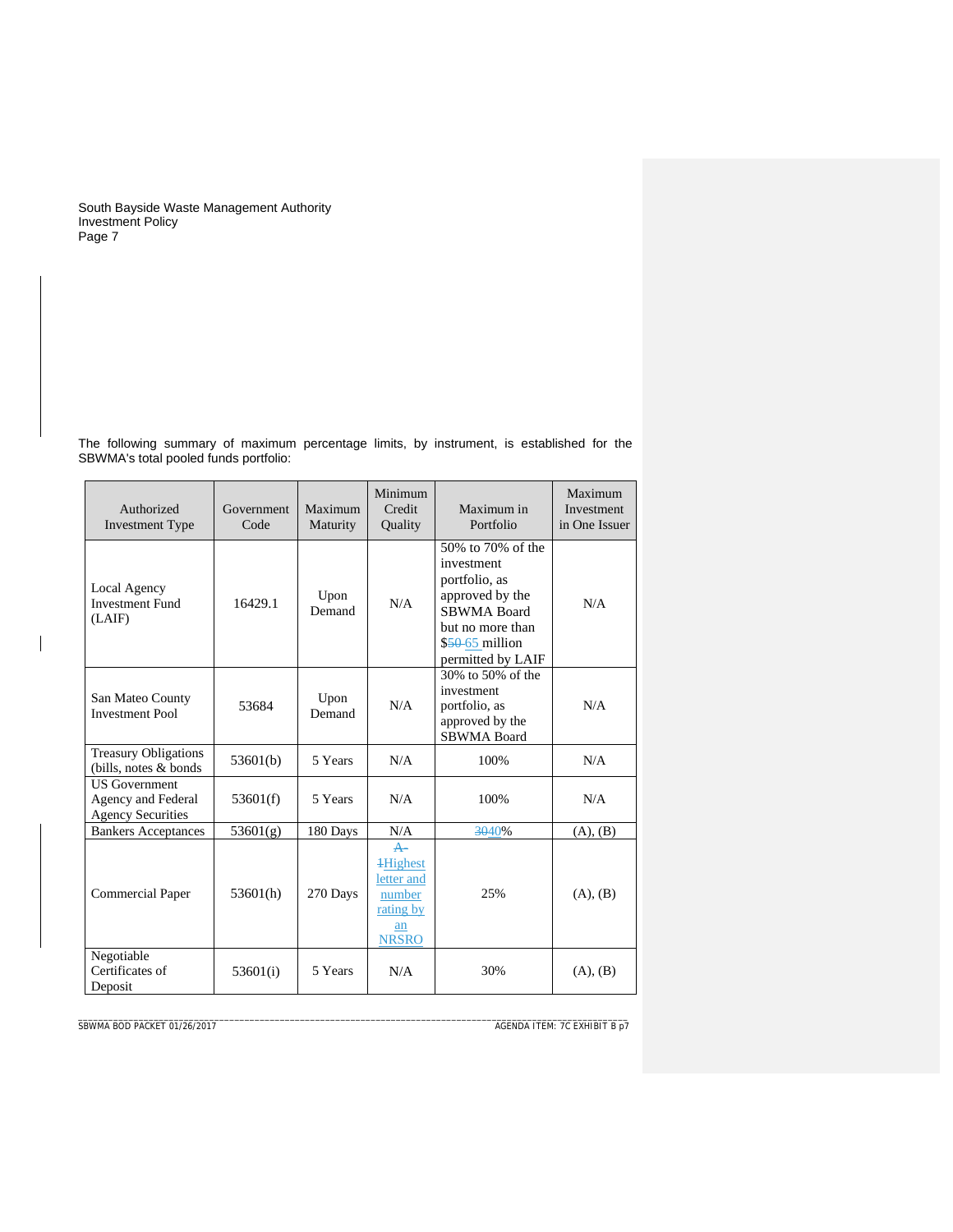| Time Certificates of<br>Deposit – Banks or<br>Savings and Loans | 53601.8  | 5 Years | N/A | 2530% | (A), (B) |
|-----------------------------------------------------------------|----------|---------|-----|-------|----------|
| Medium Term<br>Corporate Notes                                  | 53601(k) | 5 Years |     | 30%   | (A), (B) |

(A) 5% of outstanding paper of issuing corporation

(B) 5% of the portfolio in one corporation

# **DERIVATIVE INVESTMENTS**

Derivatives are investments whose value is "derived" from a benchmark or index. That benchmark can be almost any financial measure from interest rates to commodity and stock prices. The use of derivatives is prohibited under this policy.

# **LEGISLATIVE CHANGES**

Any State of California legislative action that further restricts allowable maturities, investment type, or percentage allocations will be incorporated into the South Bayside Waste Management Authority's Investment Policy and supersede any and all previous applicable language.

### **INTEREST EARNINGS**

All moneys earned and collected from investments authorized in this policy shall be allocated quarterly to various fund accounts based on the cash balance in each fund at quarter end as a percentage of the entire pooled portfolio.

# **LIMITING MARKET VALUE EROSION**

The longer the maturity of securities, the greater their market price volatility. Therefore, it is the general policy of the SBWMA to limit the potential effects from erosion in market values by adhering to the following guidelines:

All immediate and anticipated liquidity requirements will be addressed prior to purchasing all investments.

Maturity dates for long-term investments will coincide with significant cash flow requirements where possible, to assist with short term cash requirements at maturity.

All long-term securities will be purchased with the intent to hold all investments to maturity under then prevailing economic conditions. However, economic or market conditions may change, making it in the SBWMA's best interest to sell or trade a security prior to maturity.

### **PORTFOLIO MANAGEMENT ACTIVITY**

\_\_\_\_\_\_\_\_\_\_\_\_\_\_\_\_\_\_\_\_\_\_\_\_\_\_\_\_\_\_\_\_\_\_\_\_\_\_\_\_\_\_\_\_\_\_\_\_\_\_\_\_\_\_\_\_\_\_\_\_\_\_\_\_\_\_\_\_\_\_\_\_\_\_\_\_\_\_\_\_\_\_\_\_\_\_\_\_\_\_\_\_\_\_\_\_\_\_\_\_\_\_\_\_\_\_\_\_\_ SBWMA BOD PACKET 01/26/2017AGENDA ITEM: 7C EXHIBIT B p8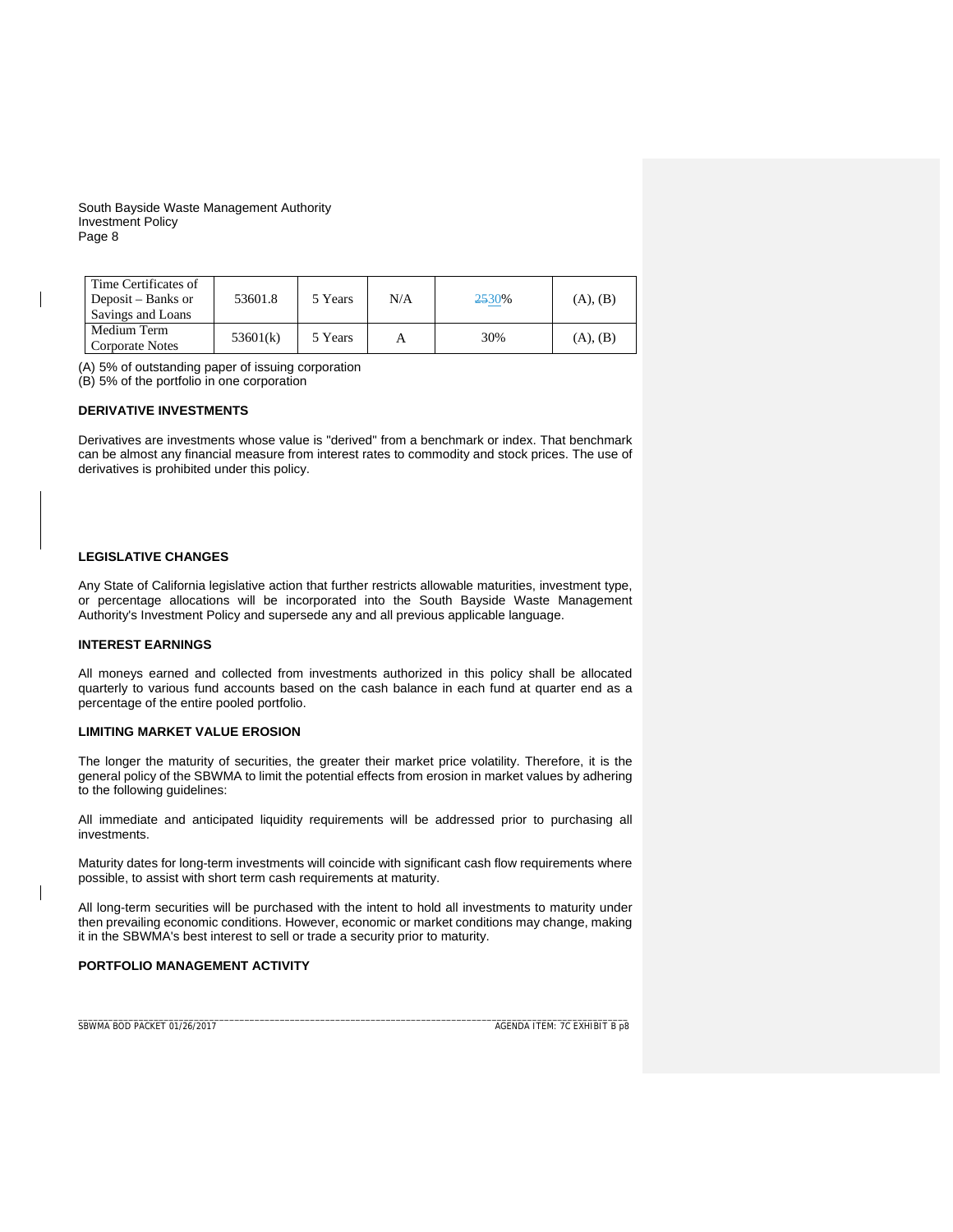The investment program shall seek to augment returns consistent with the intent of this policy, identified risk limitations and prudent investment principals. These objectives will be achieved by use of the following strategies:

Active Portfolio Management. Through active fund and cash flow management, taking advantage of current economic and interest rate trends, the portfolio yield may be enhanced with limited and measurable increases in risk by extending the weighted maturity of the total portfolio.

Portfolio Maturity Management. When structuring the maturity composition of the portfolio, the SBWMA shall evaluate current and expected interest rate yields and necessary cash flow requirements. It is recognized that in normal market conditions longer maturities produce higher yields. However, the securities with longer maturities also experience greater price fluctuations when the level of interest rates change.

Security Swaps. The SBWMA may take advantage of security swap opportunities to improve the overall portfolio yield. A swap, which improves the portfolio yield, may be selected even if the transactions result in an accounting loss. Documentation for swaps will be included in the SBWMA permanent investment file documents.

Competitive Bidding. It is the policy of the SBWMA to require competitive bidding for investment transactions that are not classified as "new issue" securities. For the purchase of non-"new issue" securities and the sale of all securities at least three bidders must be contacted. Competitive bidding for security swaps is also suggested, however, it is understood that certain time constraints and broker portfolio limitations exist which would not accommodate the competitive bidding process. If a time or portfolio constraining condition exists, the pricing of the swap should be verified to current market conditions and documented for auditing purposes.

# **POLICY REVIEW**

The South Bayside Waste Management Authority's investment policy shall be adopted by resolution of the Board on an annual basis. This investment policy shall be reviewed at least annually to ensure its consistency with the overall objectives of preservation of principal, liquidity and yield, and its relevance to current law and financial and economic trends. Any amendments to the policy shall be forwarded to Board for approval.

### **Glossary of Terms**

Accrued Interest- Interest earned but not yet received.

Active Deposits- Funds which are immediately required for disbursement.

Amortization- An accounting practice of gradually decreasing (increasing) an asset's book value by spreading its depreciation (accretion) over a period of time.

Annual Financial Report - The official annual financial report for the SBWMA. It includes five combined statements and basic financial statements for each individual fund and account group prepared in conformity with Generally Accepted Accounting Principles (GAAP).

Asked Price- The price a broker dealer offers to sell securities.

\_\_\_\_\_\_\_\_\_\_\_\_\_\_\_\_\_\_\_\_\_\_\_\_\_\_\_\_\_\_\_\_\_\_\_\_\_\_\_\_\_\_\_\_\_\_\_\_\_\_\_\_\_\_\_\_\_\_\_\_\_\_\_\_\_\_\_\_\_\_\_\_\_\_\_\_\_\_\_\_\_\_\_\_\_\_\_\_\_\_\_\_\_\_\_\_\_\_\_\_\_\_\_\_\_\_\_\_\_ SBWMA BOD PACKET 01/26/2017AGENDA ITEM: 7C EXHIBIT B p9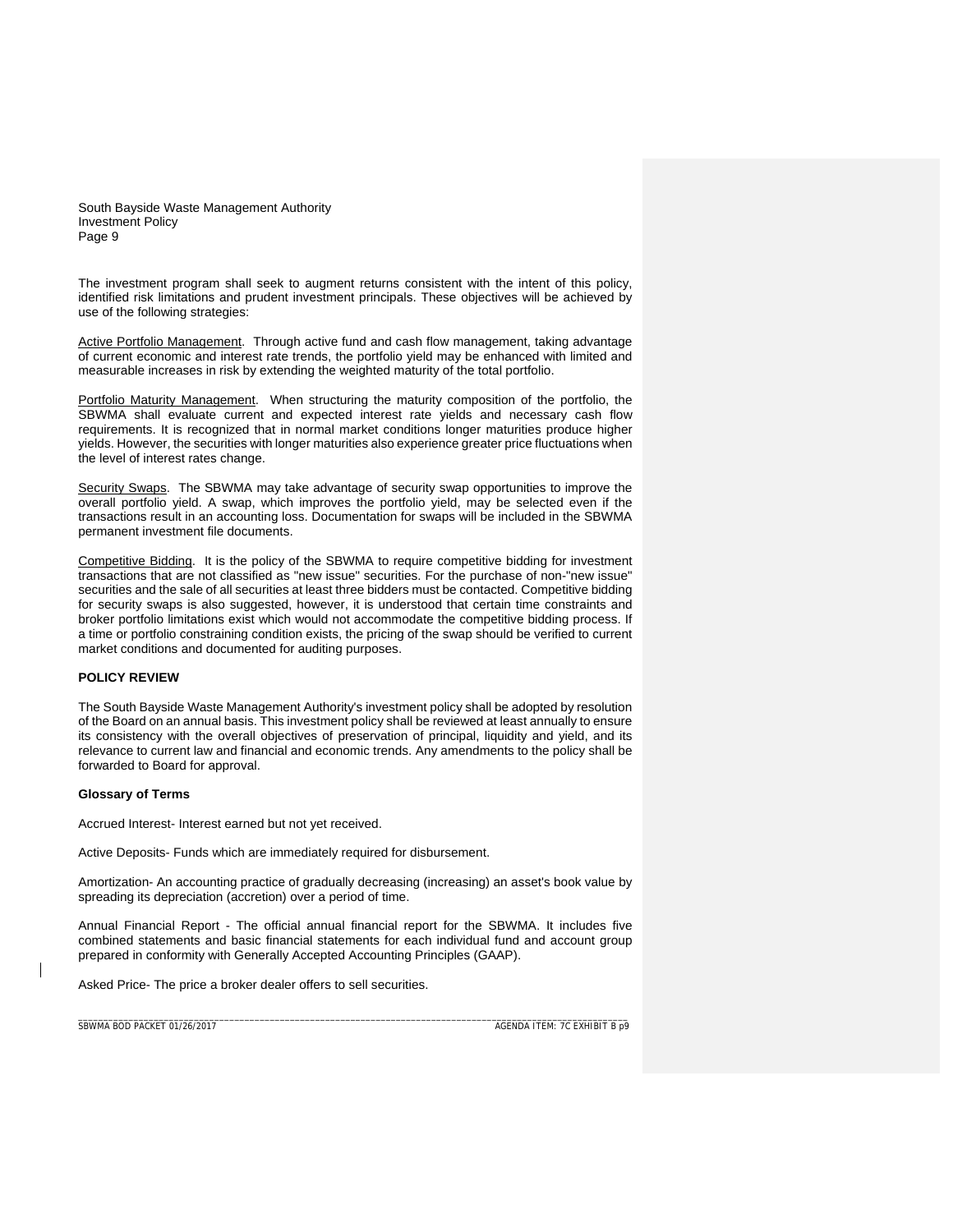Basis Point- One basis point is one hundredth of one percent (.01).

Bid Price- The price a broker dealer offers to purchase securities.

Bond- A financial obligation for which the issuer promises to pay the bondholder a specified stream of future cash flows, including periodic interest payments and a principal repayment.

Bond Swap – Selling one bond issue and buying another at the same time in order to create an advantage for the investor. Some benefits of swapping may include tax-deductible losses, increased yields, and an improved quality portfolio.

Book Entry Securities – Securities, such stocks held in "street name," that are recorded in a customer's account, but are not accompanied by a certificate. The trend is toward a certificate-free society in order to cut down on paperwork and to diminish investors' concerns about the certificates themselves. All the large New York City banks, including those that handle the bulk of the transactions of the major government securities dealers, now clear most of their transactions with each other and with the Federal Reserve through the use of automated telecommunications and the "book-entry" custody system maintained by the Federal Reserve Bank of New York. These banks have deposited with the Federal Reserve Bank a major portion of their government and agency securities holdings, including securities held for the accounts of their customers or in a fiduciary capacity. Virtually all transfers for the account of the banks, as well as for the government securities dealers who are their clients, are now effected solely by bookkeeping entries. The system reduces the costs and risks of physical handling and speeds the completion of transactions.

Bearer and Registered Bonds - In the past, bearer and registered bonds were issued in paper form. Those still outstanding may be exchanged at any Federal Reserve Bank or branch for an equal amount of any authorized denomination of the same issue. Outstanding bearer bonds are interchangeable with registered bonds and bonds in "book-entry" form. That is, the latter exist as computer entries only and no paper securities are issued. New bearer and registered bonds are no longer being issued. Since August 1986, the Treasury's new issues of marketable notes and bonds are available in book-entry form only. All Treasury bills and more than 90% of all other marketable securities are now in book-entry form. Book-entry obligations are transferable only pursuant to regulations prescribed by the Secretary of the Treasury.

Book Value- The value at which a debt security is shown on the holder's balance sheet. Book value is acquisition cost less amortization of premium or accretion of discount.

Broker – In securities, the intermediary between a buyer and a seller of securities. The broker, who usually charges a commission, must be registered with the exchange in which he or she is trading, accounting for the name registered representative.

Certificate of Deposit- A deposit insured up to \$250,000 by the FDIC at a set rate for a specified period of time.

Collateral- Securities, evidence of deposit or pledges to secure repayment of a loan. Also refers to securities pledged by a bank to secure deposit of public moneys.

\_\_\_\_\_\_\_\_\_\_\_\_\_\_\_\_\_\_\_\_\_\_\_\_\_\_\_\_\_\_\_\_\_\_\_\_\_\_\_\_\_\_\_\_\_\_\_\_\_\_\_\_\_\_\_\_\_\_\_\_\_\_\_\_\_\_\_\_\_\_\_\_\_\_\_\_\_\_\_\_\_\_\_\_\_\_\_\_\_\_\_\_\_\_\_\_\_\_\_\_\_\_\_\_\_\_\_\_\_ Constant Maturity Treasury (CMT) - An average yield of a specific Treasury maturity sector for a specific time frame. This is a market index for reference of past direction of interest rates for the given Treasury maturity range.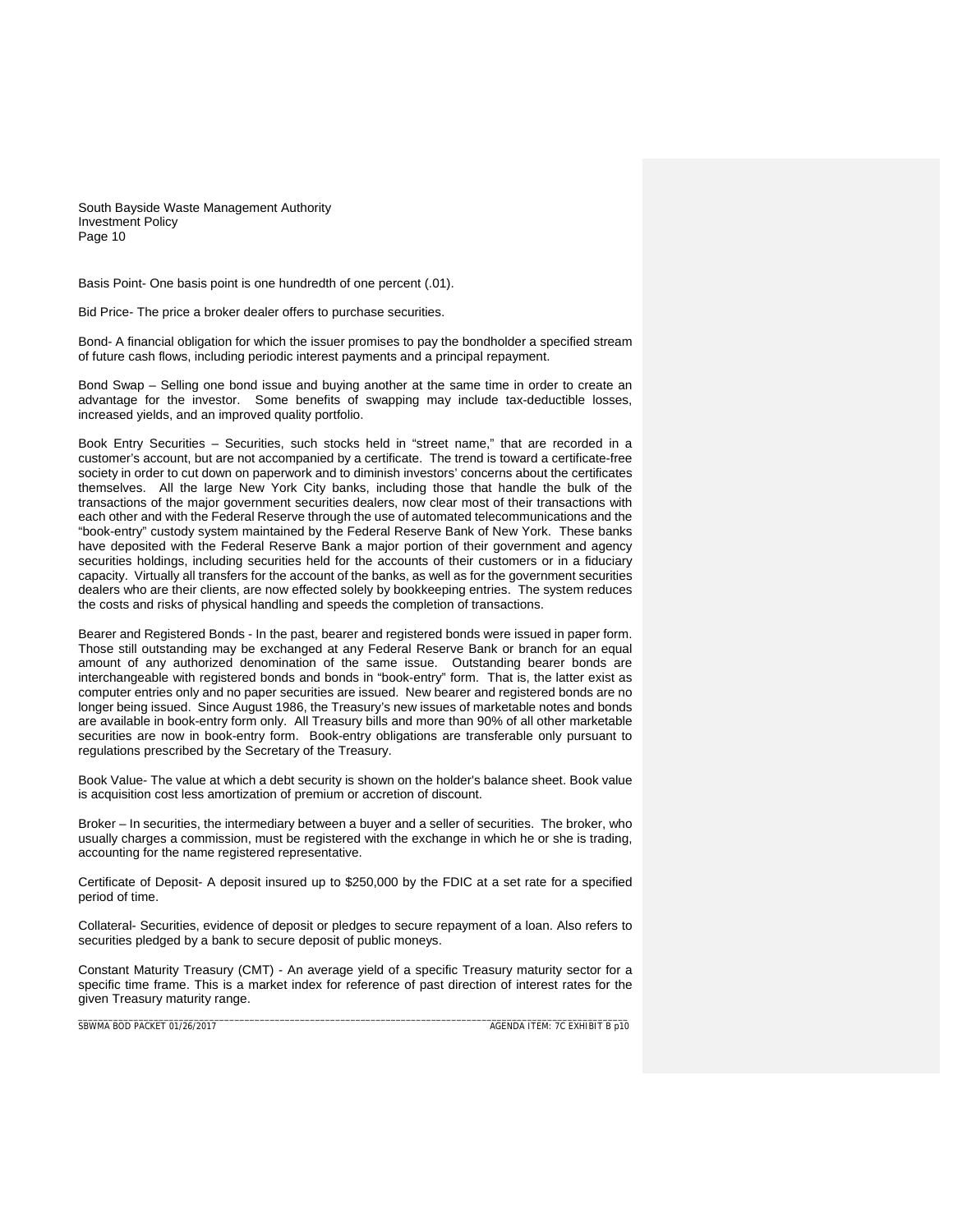Coupon- The annual rate of interest that a bond's issuer promises to pay the bondholder on the bond's face value.

Credit Analysis- A critical review and appraisal of the economic and financial conditions or of the ability to meet debt obligations.

Current Yield- The interest paid on an investment expressed as a percentage of the current price of the security.

Custody- A banking service that provides safekeeping for the individual securities in a customer's investment portfolio under a written agreement which also calls for the bank to collect and pay out income, to buy, sell, receive and deliver securities when ordered to do so by the principal.

Delivery vs. Payment (DVP) - Delivery of securities with a simultaneous exchange of money for the securities.

Discount- The difference between the cost of a security and its value at maturity when quoted at lower than face value.

Diversification- Dividing investment funds among a variety of securities offering independent returns and risk profiles.

Duration- The weighted average maturity of a bond's cash flow stream, where the present value of the cash flows serve as the weights; the future point in time at which on average, an investor has received exactly half of the original investment, in present value terms; a bond's zero-coupon equivalent; the fulcrum of a bond's present value cash flow time line.

Fannie Mae- Trade name for the Federal National Mortgage Association (FNMA), a U.S. sponsored corporation.

Federal Reserve System- The central bank of the U.S. that consists of a seven member Board of Governors, 12 regional banks and 5,700 commercial banks that are members.

Federal Deposit Insurance Corporation (FDIC) - Insurance provided to customers of a subscribing bank that guarantees deposits to a set limit (currently \$250,000) per account.

Fed Wire- A wire transmission service established by the Federal Reserve Bank to facilitate the transfer of funds through debits and credits of funds between participants within the Fed system.

Freddie Mac- Trade name for the Federal Home Loan Mortgage Corporation (FHLMC), a U.S. sponsored corporation.

Ginnie Mae- Trade name for the Government National Mortgage Association (GNMA), a direct obligation bearing the full faith and credit of the U.S. Government.

Inactive Deposits- Funds not immediately needed for disbursement.

Interest Rate- The annual yield earned on an investment, expressed as a percentage.

SBWMA BOD PACKET 01/26/2017AGENDA ITEM: 7C EXHIBIT B p11

\_\_\_\_\_\_\_\_\_\_\_\_\_\_\_\_\_\_\_\_\_\_\_\_\_\_\_\_\_\_\_\_\_\_\_\_\_\_\_\_\_\_\_\_\_\_\_\_\_\_\_\_\_\_\_\_\_\_\_\_\_\_\_\_\_\_\_\_\_\_\_\_\_\_\_\_\_\_\_\_\_\_\_\_\_\_\_\_\_\_\_\_\_\_\_\_\_\_\_\_\_\_\_\_\_\_\_\_\_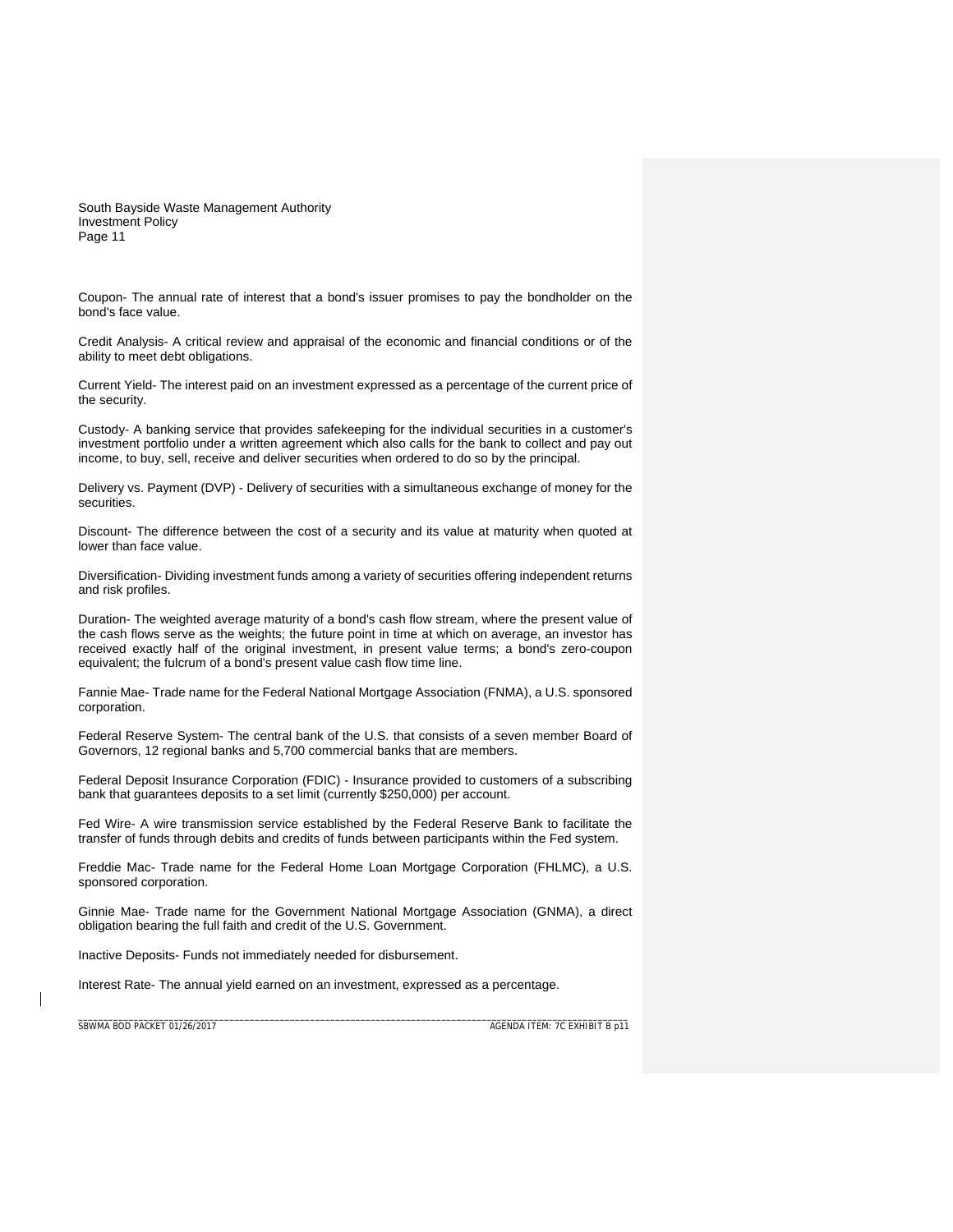Investment Agreements- An agreement with a financial institution to borrow public funds subject to certain negotiated terms and conditions concerning collateral, liquidity and interest rates.

Liquidity- Refers to the ability to rapidly convert an investment into cash.

Market Value- The price at which a security is trading and could presumably be purchased or sold.

Maturity- The date upon which the principal or stated value of an investment becomes due and payable.

Nationally Recognized Statistical Rating Organizations (NRSRO): A U.S. Securities & Exchange Commission registered agency that assesses the creditworthiness of an entity or specific security. NRSRO typically refers to Standard and Poor's Ratings Services, Fitch Ratings, Inc. or Moody's Investors Services.

New Issue- Term used when a security is originally "brought" to market.

Perfected Delivery- Refers to an investment where the actual security or collateral is held by an independent third party representing the purchasing entity.

Portfolio- Collection of securities held by an investor.

Primary Dealer- A group of government securities dealers that submit daily reports of market activity and security positions held to the Federal Reserve Bank of New York and are subject to its informal oversight.

Purchase Date- The date in which a security is purchased for settlement on that or a later date.

Rate of Return- The yield obtainable on a security based on its purchase price or its current market price. This may be the amortized yield to maturity on a bond or the current income return.

Repurchase Agreement (REPO) - A transaction where the seller (bank) agrees to buy back from the buyer (SBWMA) the securities at an agreed upon price after a stated period of time.

Reverse Repurchase Agreement (REVERSE REPO) - A transaction where the seller (SBWMA) agrees to buy back from the buyer (bank) the securities at an agreed upon price after a stated period of time.

Risk- Degree of uncertainty of return on an asset.

Safekeeping- see custody.

Sallie Mae- Trade name for the Student Loan Marketing Association (SLMA), a U.S. sponsored corporation.

Secondary Market- A market made for the purchase and sale of outstanding issues following the initial distribution.

\_\_\_\_\_\_\_\_\_\_\_\_\_\_\_\_\_\_\_\_\_\_\_\_\_\_\_\_\_\_\_\_\_\_\_\_\_\_\_\_\_\_\_\_\_\_\_\_\_\_\_\_\_\_\_\_\_\_\_\_\_\_\_\_\_\_\_\_\_\_\_\_\_\_\_\_\_\_\_\_\_\_\_\_\_\_\_\_\_\_\_\_\_\_\_\_\_\_\_\_\_\_\_\_\_\_\_\_\_

Settlement Date- The date on which a trade is cleared by delivery of securities against funds.